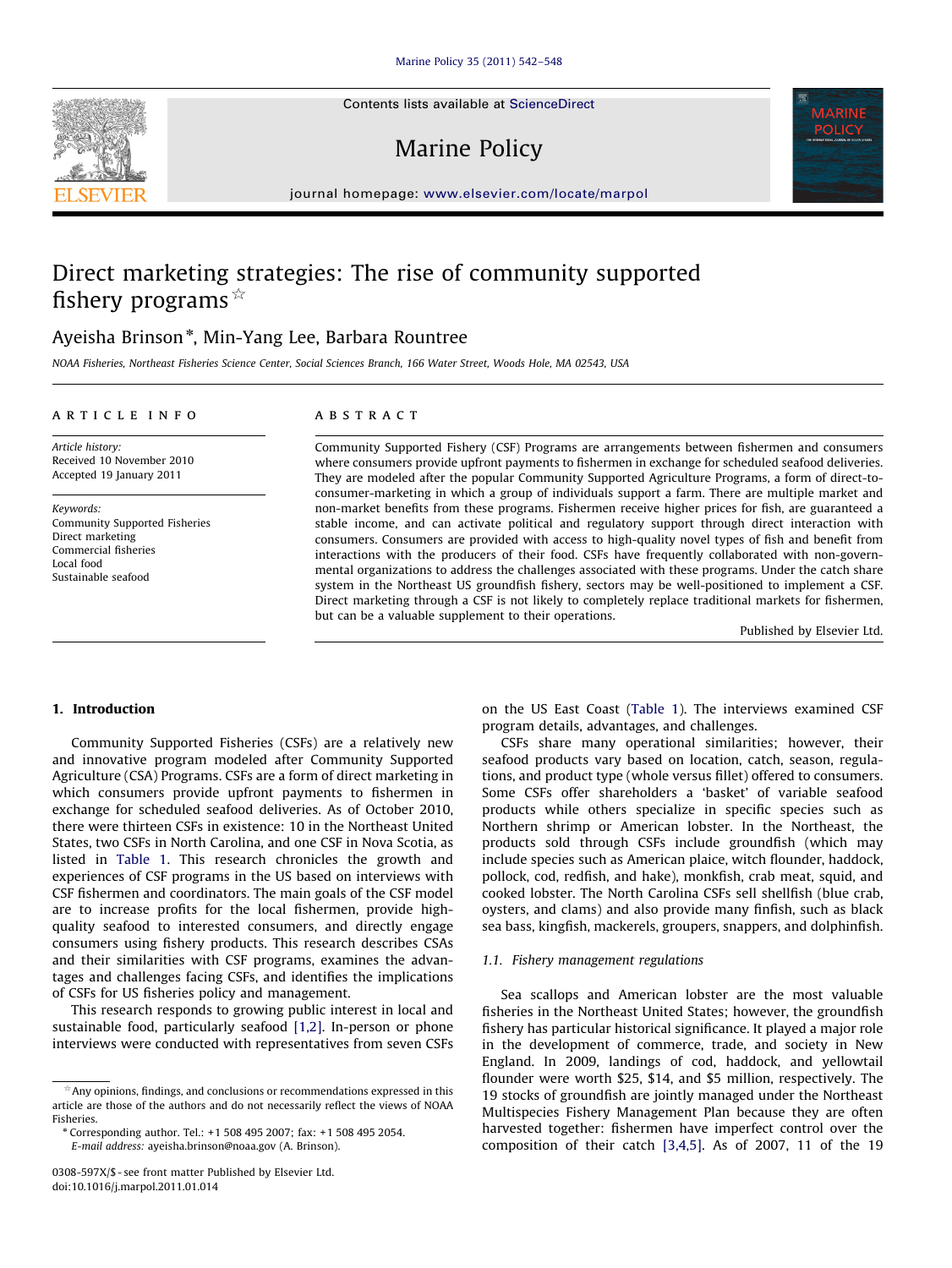#### <span id="page-1-0"></span>Table 1

Community Supported Fisheries, location and cooperating partners in the US and Canada.

| <b>Name</b>                                                      | Location                                  | <b>Start</b> | <b>Species</b>                | <b>Partners</b>                                                             |
|------------------------------------------------------------------|-------------------------------------------|--------------|-------------------------------|-----------------------------------------------------------------------------|
| Port Clyde Fresh Catch                                           | Port Clyde, ME                            | 2007         | Shrimp, groundfish            | Island Institute, Midcoast<br>Fishermen's Association                       |
| Cape Ann Fresh Catch                                             | Gloucester, MA                            | 2009         | Groundfish                    | NAMA <sup>a</sup> , GFWCA <sup>b</sup> , MIT Sea<br>Grant. Turner's Seafood |
| Community Fish                                                   | Stonington and Mount Desert<br>Island, ME | 2009         | Shrimp, groundfish            | Penobscot East                                                              |
| Eastman's Local Catch                                            | Seabrook, NH                              | 2009         | Groundfish                    | <b>NAMA</b>                                                                 |
| Hannah Joc                                                       | Portland, ME                              | 2009         | Groundfish                    | <b>NAMA</b>                                                                 |
| Maple Ridge Farm and Fishery                                     | Yarmouth/Portland, ME                     | 2009         | Lobster and scallops          | <b>NAMA</b>                                                                 |
| Walking Fish                                                     | Beaufort/Durham, NC                       | 2009         | Mixed finfish and shellfish   | Duke University, NC Sea<br>Grant, Carteret Catch                            |
| Yankee Fishermen's Cooperative                                   | Seabrook Harbor, NH                       | 2009         | Shrimp and groundfish         | NH Sea Grant                                                                |
| Cape Cod Commercial Hook<br>Fishermen's Association <sup>d</sup> | Chatham, MA                               | 2010         | Groundfish, scallops, lobster | USDA, Cape Cod EDA <sup>e</sup> , Buy<br>Fresh Buy Local Cape Cod           |
| Cape Cod Weir Harvest                                            | Chatham, MA                               | 2010         | Whole groundfish              | <b>NAMA</b>                                                                 |
| Core Sound Seafood                                               | Chapel Hill/Raleigh, NC                   | 2010         |                               |                                                                             |
| Linda Kate Lobster Coop                                          | Falmouth, ME                              |              | Lobster                       | <b>NAMA</b>                                                                 |
| Off the Hook                                                     | Halifax, Nova Scotia                      | 2010         | Groundfish                    | Ecology Action Center, Nova<br>Scotia Dept. of Fisheries                    |
| Revolutionary fish                                               | New Bedford, MA                           | 2010         | Scallop, groundfish           |                                                                             |

<sup>a</sup> Northwest Atlantic Marine Alliance

**b** Gloucester Fishermen's Wives Association.

<sup>c</sup> The Hannah Jo CSF disbanded after one season.

<sup>d</sup> The Cape Cod Commercial Hook Fishermen's Association CSF is a pilot program for Fall 2010.

<sup>e</sup> Economic Development Association.

groundfish stocks were classified as overfished and experiencing overfishing [\[6\]](#page--1-0). The Northeast groundfish fishery has undergone many changes throughout the history of fisheries management, particularly in terms of regulations and catch profitability. Prior to May 1, 2010, the primary management tool was an input control, Days-at-Sea (DAS) under which fishermen were allocated a maximum number of fishing days. In addition, rolling area closures, gear restrictions, and trip limits were used to manage catch in this fishery. A catch share management system was implemented to replace Days-at-Sea management in the groundfish fishery. Seventeen self-organized sectors were created and allocated a transferable group quota; vessels not affiliated with a sector are managed under DAS coupled with a strict limit on total catch.

The Northern shrimp fishery is managed by a mix of input and output controls, including size limits, trip limits, and Total Allowable Catch. Currently, the shrimp stock is healthy, with no evidence of overfishing, allowing a 180-day winter season [\[7\].](#page--1-0) The vast majority (over 80%) of Northern Shrimp is landed in Maine. Processing shrimp is very capital intensive and there are few market outlets for Northern shrimp. All processing facilities for this species are located in Maine, limiting the marketability of shrimp caught in other states.

#### 2. Direct marketing strategies in food production

#### 2.1. What is Community Supported Agriculture?

Farm-to-fork programs, such as Community Supported Agriculture (CSA) programs, have increased in popularity in the United States; these programs are briefly reviewed to provide context for the development of CSF programs. CSAs have exploded in popularity since the 1950s, when the first US based CSA was started [\[8\]](#page--1-0). There are currently more than 2500 CSAs in the US [\[9\]](#page--1-0). This direct marketing approach aims to connect consumers to agricultural producers, providing a seasonal supply of local, high-quality agricultural products to consumers while ensuring a reliable and stable income for farmers. Consumers, referred to as shareholders, receive seasonal, weekly deliveries of fresh, local produce at competitive prices.

There are four characteristics of CSA programs that distinguish them from traditional food marketing: risk sharing, advance payment, direct connections to producers, and increased sustainability [\[10\].](#page--1-0) In a CSA, a share represents a fraction of total annual production. Therefore, shareholders accept some of the risk from poor growing seasons. Advance payment provides income for farmers during non-growing seasons and can fund operating expenses. Through farm visits, personal interaction, and risk sharing, CSAs build community and social connections. Finally, many CSAs use sustainable farming practices and reduce food miles to minimize the environmental impact of food production. The impacts of CSAs on farmers have been mixed; studies have found that CSAs do not increase revenues, but that farmers are usually satisfied with these programs [\[10–13\]](#page--1-0).

#### 2.2. How do Community Supported Fisheries differ from Community Supported Agriculture?

An important component of CSAs is that farmers and consumers share the risk of agricultural production; risk sharing in CSFs follows a different model. CSFs do not sell shares that are based on a fraction of the daily catch; instead, shares are typically marketed as a fixed weight of fish to be delivered weekly. CSF participants are subject to timing risk instead of production risk. Poor weather, mechanical difficulties, or regulatory closures may disrupt the normal scheduled delivery of shares. To accommodate their customers, many CSFs increased fish delivery in subsequent weeks or lengthened the season to handle these unforeseen circumstances.

In a typical CSA, there is a large range of produce delivered in a weekly share and an even greater range across the entire growing season [\[14\].](#page--1-0) CSF share composition is less diverse than typical CSA shares. The CSFs in the Northeast tend to specialize in groundfish, shrimp and lobster; however, they are commonly sold separately depending on seasonal availability. The CSFs that offered groundfish to their shareholders received feedback indicating a preference for greater variety in their weekly shares. CSF operators